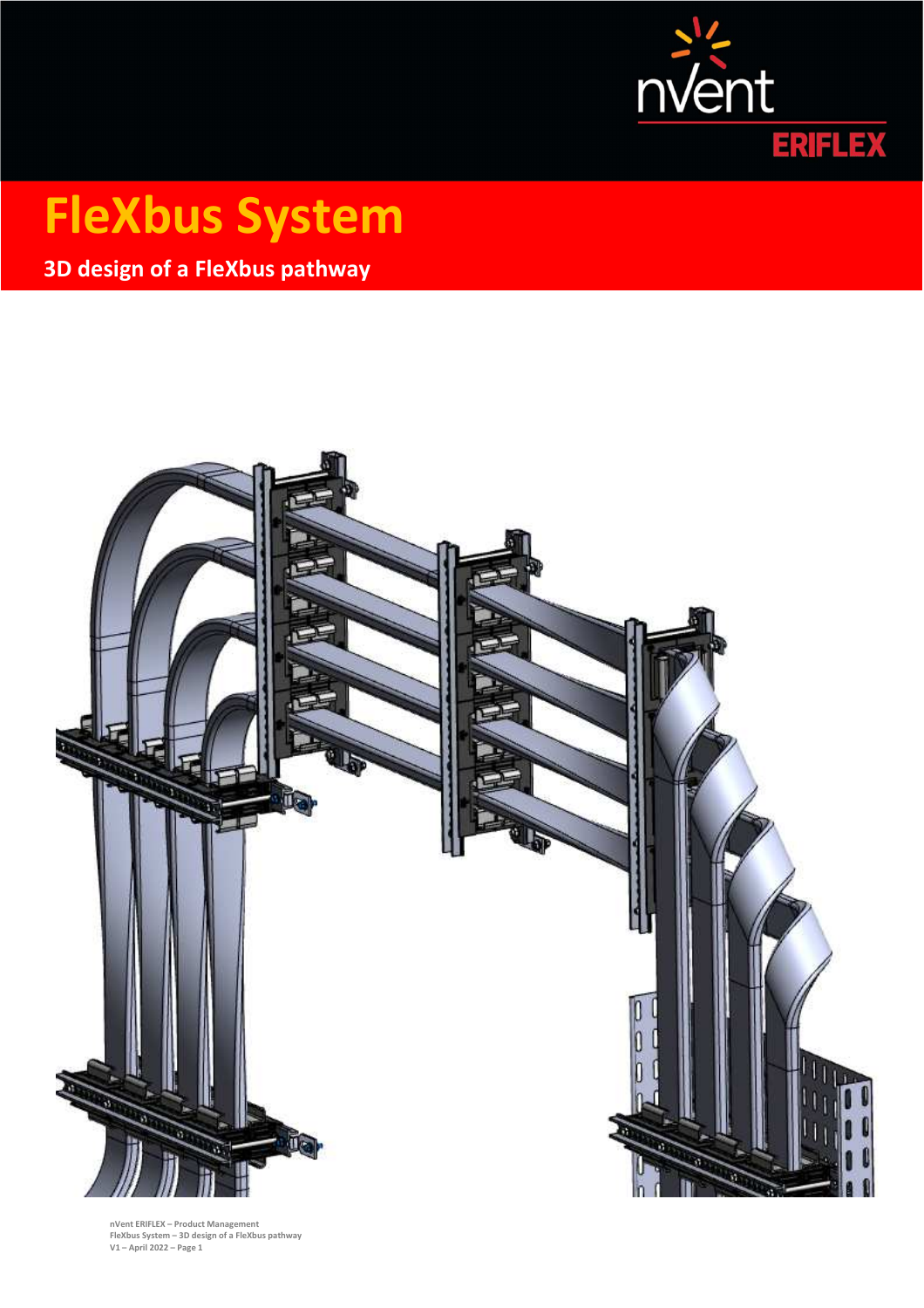### **1) Bending radii of FleXbus conductors :**

The objective of this document is to support the computer-aided design (CAD) and/or the installation of FleXbus conductors by listing the different bending options and their dimensional values.

Due to its composition, the flexibility of the FleXbus conductor allows the design of pathways in narrow environments. The FleXbus Advanced conductor is manufactured with strands of 0.2 mm diameter wire braided. This allows for a radius of curvature much lower than traditional cable, compact electrical connections, and reduced space and potentiallly cost of the room where it will be installed (electrical room / substation). Moreover, the flexibility of the FleXbus conductor considerably reduces the mechanical forces applied on the areas on which it is connected. For example, too high of a load on the palms of an oil-filled transformer can generate oil leaks.

FleXbus conductors have a rectangular section. It is generally bent through the thickness of the conductor.

FleXbus conductors are available in several cross-sections (from 220mm² to 1810mm²). The possible bending radii vary according to the cross-section. The larger the cross-section of the conductor, the more important the bending radius.

A bend on FleXbus conductor is located between two supports or between a support and its connection point. The greater the distance between supports, the greater the bending radius of the conductor will naturally be.

Note : There is no minimum bending radius in the strict sense of the term because the FleXbus insulation sleeve will not be deteriorated by this type of mechanical stress thanks to its high elongation strength, superior to 500%. The values of bending radius are provided for practical installation and for reasonable force applied when folding the material. They are therefore "recommended" values. It is possible to go beyond these values but the mechanical effort to constrain the conductor should be considered - it would be challenging to achieve by the installer.

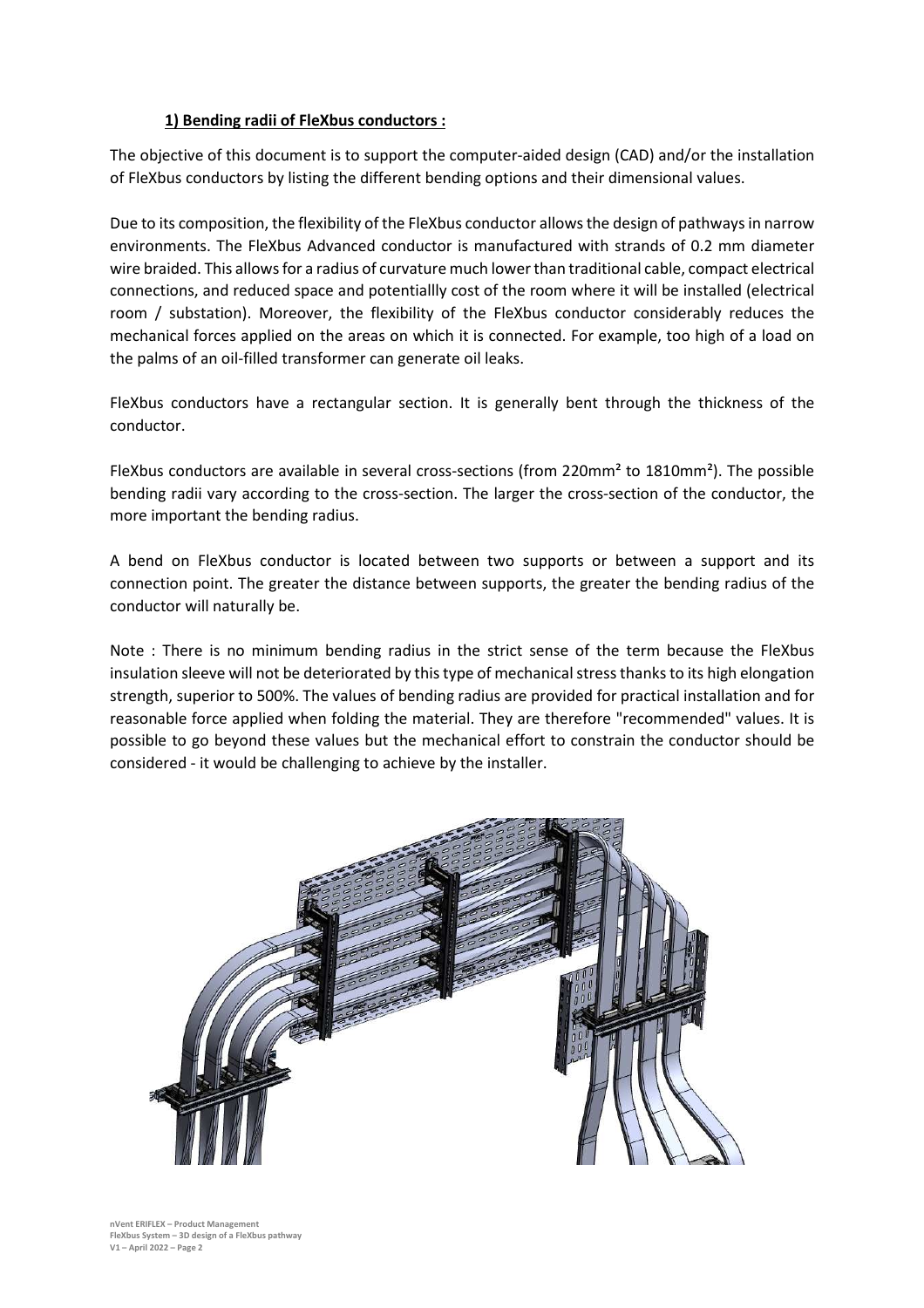There are three possible features to make the FleXbus pathway:

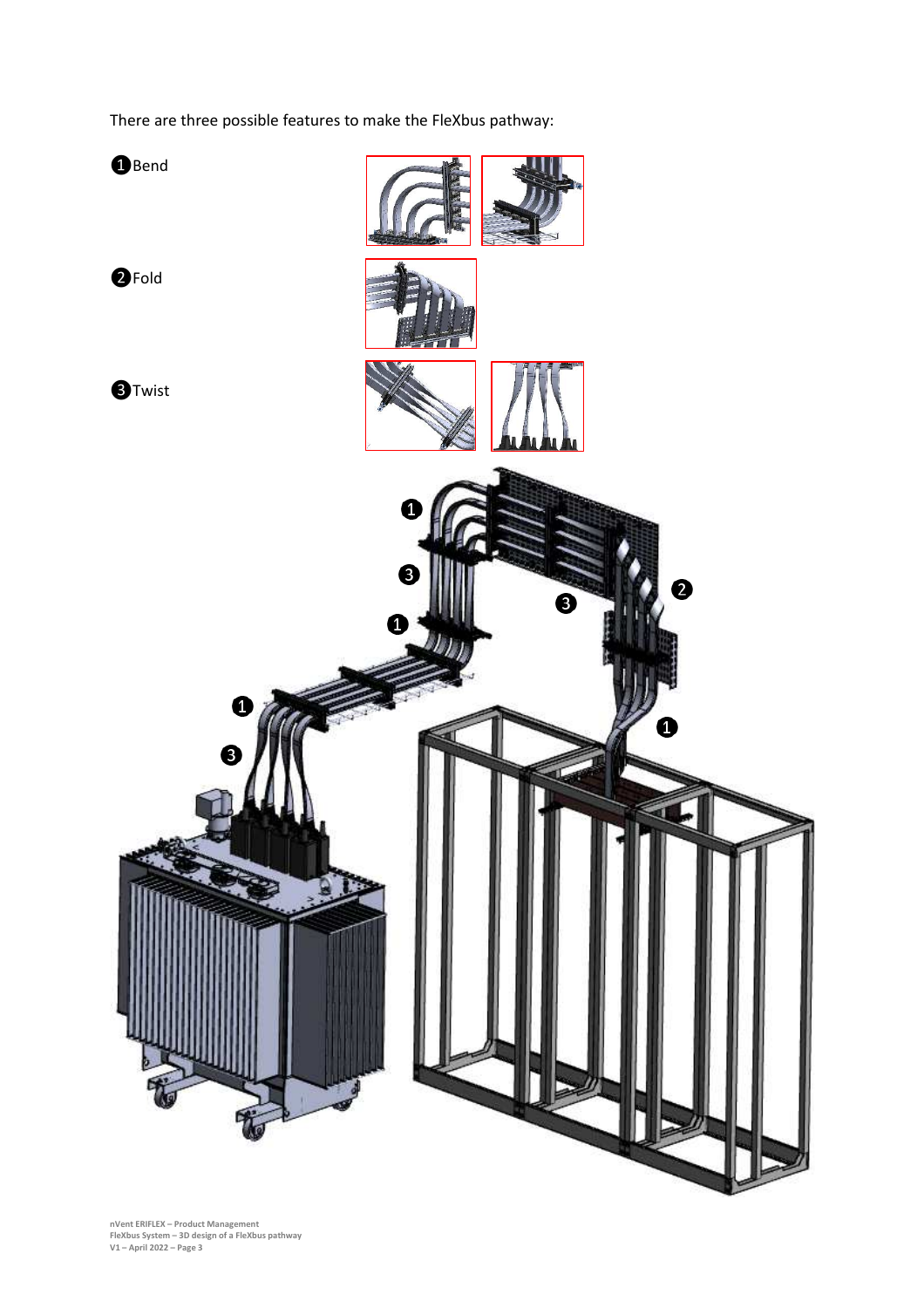For each type of feature, the tables below provide 3 dimensional values:

- **S**: **minimum** values that can be used when it is not possible to do otherwise.
- **M** : **average** values corresponding to a classic installation.
- **L**: **natural** values of the product that cause the least effort during assembly.

### **1-2) Radius of curvature of edge bends - R**



|                      | FleXbus conductor Cross section |                    |                     |                       |                    |                        |                     |
|----------------------|---------------------------------|--------------------|---------------------|-----------------------|--------------------|------------------------|---------------------|
| Radius of edge bends | $220$ mm <sup>2</sup>           | $360 \text{ mm}^2$ | 545 mm <sup>2</sup> | $640$ mm <sup>2</sup> | $960 \text{ mm}^2$ | $1280$ mm <sup>2</sup> | $1810 \text{ mm}^2$ |
|                      | 30mm                            | 30 <sub>mm</sub>   | 50 <sub>mm</sub>    | 50 <sub>mm</sub>      | 60 <sub>mm</sub>   | 80 <sub>mm</sub>       | 120mm               |
| м                    | 50 <sub>mm</sub>                | 100 <sub>mm</sub>  | 150mm               | 150 <sub>mm</sub>     | 200 <sub>mm</sub>  | 300mm                  | 300 <sub>mm</sub>   |
|                      | 150 <sub>mm</sub>               | 200 <sub>mm</sub>  | 300 <sub>mm</sub>   | 300 <sub>mm</sub>     | 400mm              | 500 <sub>mm</sub>      | 600 <sub>mm</sub>   |

# **1-3) Folding Thickness - H**



|                   | FleXbus conductor Cross section |                    |                     |                    |                    |                     |                     |
|-------------------|---------------------------------|--------------------|---------------------|--------------------|--------------------|---------------------|---------------------|
| Folding thickness | $220 \text{ mm}^2$              | $360 \text{ mm}^2$ | 545 mm <sup>2</sup> | $640 \text{ mm}^2$ | $960 \text{ mm}^2$ | $1280 \text{ mm}^2$ | $1810 \text{ mm}^2$ |
|                   | 60 <sub>mm</sub>                | 80mm               | 100 <sub>mm</sub>   | 100 <sub>mm</sub>  | 100 <sub>mm</sub>  | 200 <sub>mm</sub>   | 200 <sub>mm</sub>   |
| м                 | 120 <sub>mm</sub>               | 150mm              | 200 <sub>mm</sub>   | 200 <sub>mm</sub>  | 200 <sub>mm</sub>  | 300 <sub>mm</sub>   | 300mm               |
|                   | 250mm                           | 300mm              | 300 <sub>mm</sub>   | 300mm              | 300mm              | 400mm               | 500 <sub>mm</sub>   |

# **1-4) Length of the twists at 90° (1/4 turn) – L**



|                       | FleXbus conductor Cross section |                    |                     |                       |                    |                        |                     |
|-----------------------|---------------------------------|--------------------|---------------------|-----------------------|--------------------|------------------------|---------------------|
| Length 1/4 turn twist | $220 \text{ mm}^2$              | $360 \text{ mm}^2$ | 545 mm <sup>2</sup> | $640$ mm <sup>2</sup> | $960 \text{ mm}^2$ | $1280$ mm <sup>2</sup> | $1810 \text{ mm}^2$ |
|                       | 150 <sub>mm</sub>               | 200 <sub>mm</sub>  | 250mm               | 250mm                 | 300 <sub>mm</sub>  | 300 <sub>mm</sub>      | 400mm               |
| м                     | 300 <sub>mm</sub>               | 400mm              | 500 <sub>mm</sub>   | 500 <sub>mm</sub>     | 500 <sub>mm</sub>  | 500 <sub>mm</sub>      | 600mm               |
|                       | 600 <sub>mm</sub>               | 700mm              | 800mm               | 800mm                 | 800 <sub>mm</sub>  | 900mm                  | 1000mm              |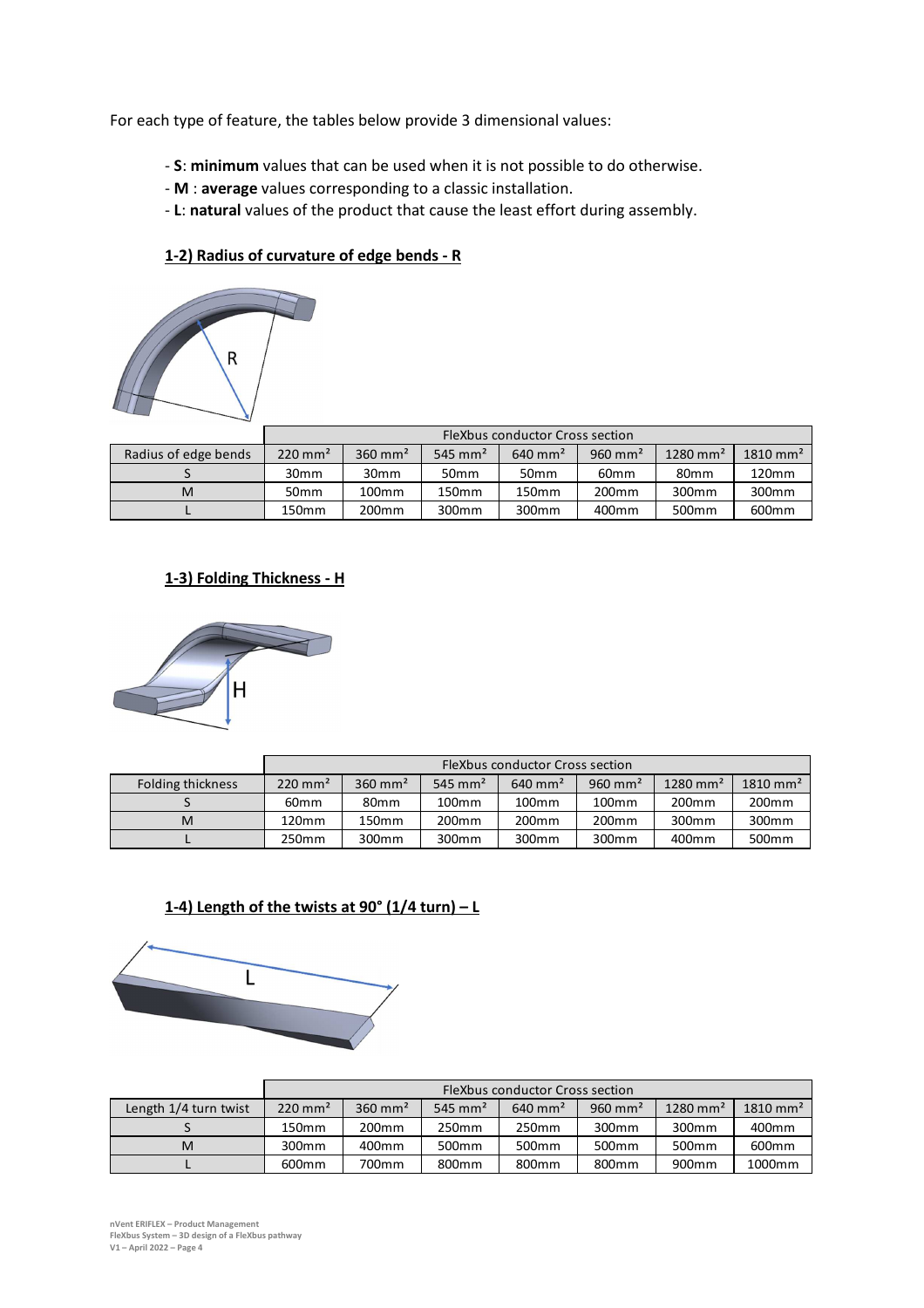## **2) 3D models of conductors and other components**

The 3D models of the FleXbus system are available on our website. https://www.nvent.com/en-gb/eriflex/products/nvent-eriflex-flexbus-system

To get the 3D models of FleXbus conductors, click on the category "FleXbus conductor", then click on the reference of the desired part.

then click on the "**3D Models**" tab.

| <b><i><u>ERIFLEX</u></i></b>                            | Products v Applications v Solutions v Resources | Where to Buy                                                                                                                                                                                                                                                                                                                                                                                                                                                                                                                                                                                                          | Search by Keyword                                                                                      | Q |
|---------------------------------------------------------|-------------------------------------------------|-----------------------------------------------------------------------------------------------------------------------------------------------------------------------------------------------------------------------------------------------------------------------------------------------------------------------------------------------------------------------------------------------------------------------------------------------------------------------------------------------------------------------------------------------------------------------------------------------------------------------|--------------------------------------------------------------------------------------------------------|---|
| Application images<br><b>Details</b>                    | 3D models<br>Video<br>Resources                 | Home > nVent ERIFLEX FleXbus System > nVent ERIFLEX FleXbus Conductor > FleXbus Conductor, 2.806 in*, 393.7* x 1.97* x 1.97* x 0.98* x 170.64 lb<br>FleXbus Conductor, 2.806 in <sup>2</sup> , 393.7" x 1.97" x<br>1.97" x 0.98" x 170.64 lb<br>Catalog#: FLEXCOND1810L10<br>nVent ERIFLEX FleXbus Conductor is ready-to-use from one side with<br>direct connection to busbar or circuit-breaker palm. It is an innovative<br>and patented connection solution between two pieces of electrical<br>equipment (such as a transformer, switchboar<br>Read more v<br>$\mathcal{D}$ CE<br><b>Download Specifications</b> | Need technical support or a quote? We're<br>here to help.<br>$\circledcirc$ contact us<br>WHERE TO BUY |   |
| <b>Features</b>                                         |                                                 |                                                                                                                                                                                                                                                                                                                                                                                                                                                                                                                                                                                                                       |                                                                                                        |   |
| · Flexible insulated copper-plated, aluminum flat braid |                                                 | • No bending radius to respect                                                                                                                                                                                                                                                                                                                                                                                                                                                                                                                                                                                        |                                                                                                        |   |
| · Better current/ampacity than cable due to skin effect |                                                 |                                                                                                                                                                                                                                                                                                                                                                                                                                                                                                                                                                                                                       | . Ready-to-use from one side with direct connection on busbar or circuit breaker palm                  |   |
| . Much more flexible than cable                         |                                                 |                                                                                                                                                                                                                                                                                                                                                                                                                                                                                                                                                                                                                       | . Only one conductor per phase from 400kVA (560 A) to 1600kVA (2250 A) and two                         |   |

Follow the same steps for the other components of the FleXbus system, as for the supports for example.

It is also possible to download the 3D models of the FleXbus system on the website of traceparts : https://www.traceparts.com/en/search/nvent-eriflex-low-voltage-power-and-groundingconnections-nvent-eriflex-flexbus-system?CatalogPath=NVENT\_ERIFLEX%3ASG4402480100003655

For each conductor cross-section, downloads the 3D models in a large number of extensions are available, depending on the CAD software you use.

In each 3D model package per cross-section of FleXbus conductor is the set of features in the 3 dimensional values described in this document, as well as a straight length and the connection range of the conductor:

- **S**: **minimum** values that can be used when it is not possible to do otherwise.
- **M** : **average** values corresponding to a classic installation.
- **L**: **natural** values of the product that cause the least effort during assembly.

To create a conductor path, assemble the various lengths and features proposed in your CAD software.

It is also possible to download the 3D models of the other products of the FleXbus range such as the supports, by following the same step on our website.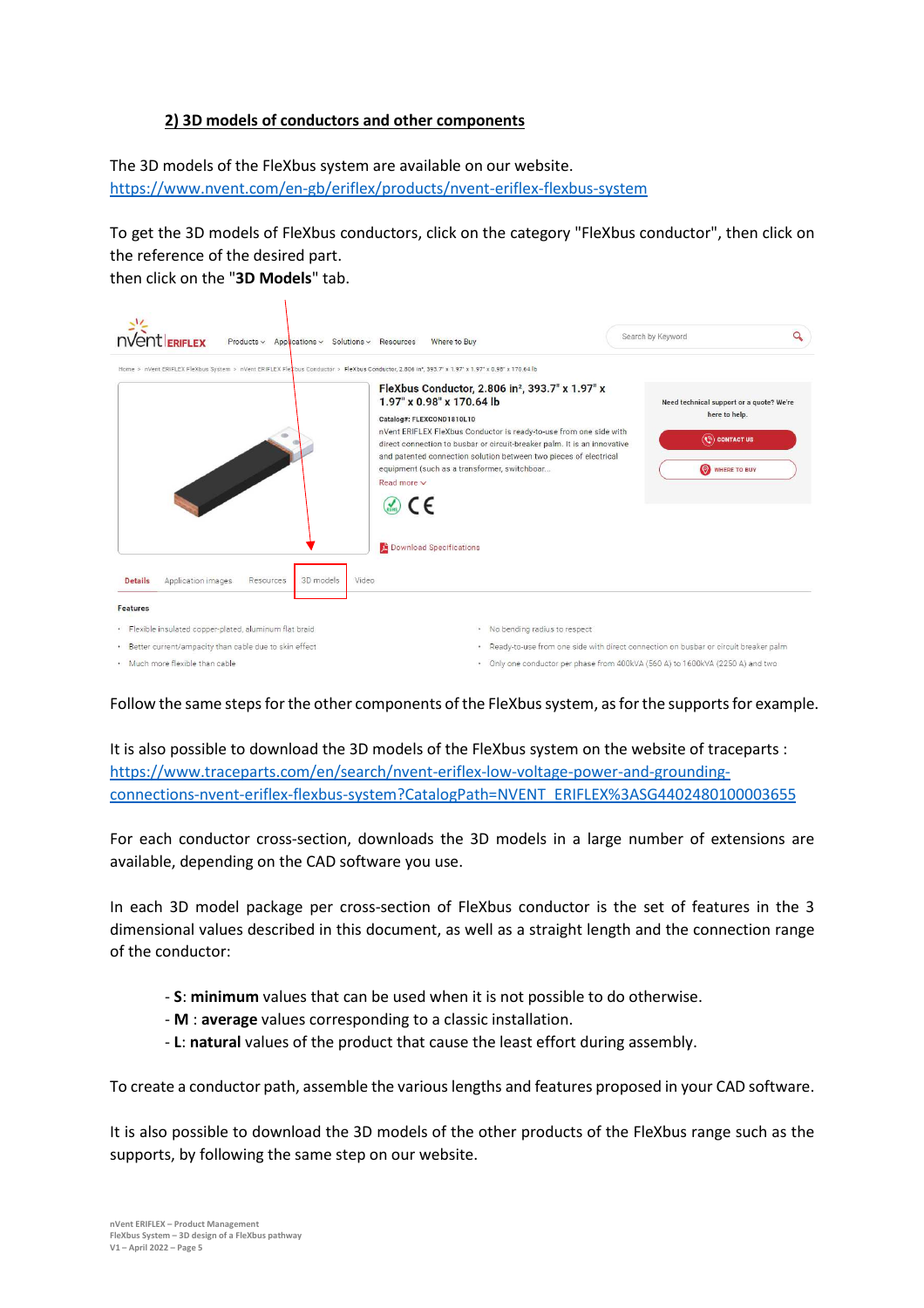Examples of 3D models provided in a FleXbus conductor file:

- Right and Left folds with S/M/L Values
- Right and Left ¼ turn twists with S/M/L Values
- Edge Bends at 15, 30 and 90° with S/M/L Values
- Straight lengths, stripped and with crimped palm



Example of a 3D model of an edge support kit - 3 poles.